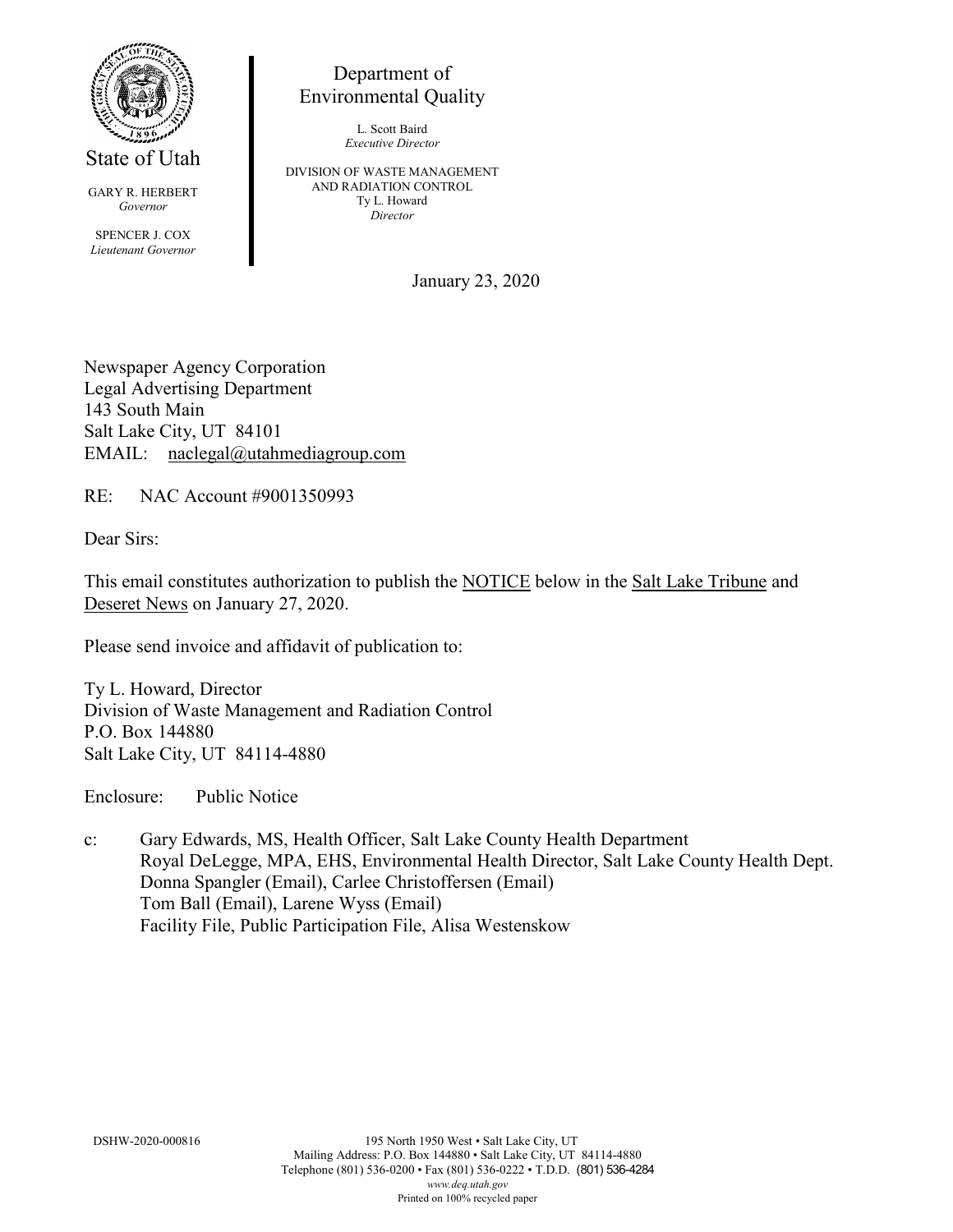

State of Utah

GARY R. HERBERT *Governor*

SPENCER J. COX *Lieutenant Governor*

## Department of Environmental Quality

L. Scott Baird *Executive Director*

DIVISION OF WASTE MANAGEMENT AND RADIATION CONTROL Ty L. Howard *Director*

January 23, 2020

The Daily Herald Legal Advertising Department 1555 North 200 West Provo, UT 84601 Email: [dhlegals@heraldextra.com](mailto:dhlegals@heraldextra.com)

Dear Sirs:

This email constitutes authorization to publish the NOTICE below in the Daily Herald on January 27, 2020.

Please send invoice and affidavit of publication to:

Ty L. Howard, Director Division of Waste Management and Radiation Control P.O. Box 144880 Salt Lake City, Utah 84114-4880

Enclosure: Public Notice

c: Ralph Clegg, EHS, MPA, Health Officer, Utah County Health Department Bryce C. Larsen, MPA, LEHS, Environmental Health Director, Utah County Health Department Donna Spangler (Email), Carlee Christopherson (Email) Tom Ball (Email), Larene Wyss (Email) Facility File, Public Participation File, Alisa Westenskow